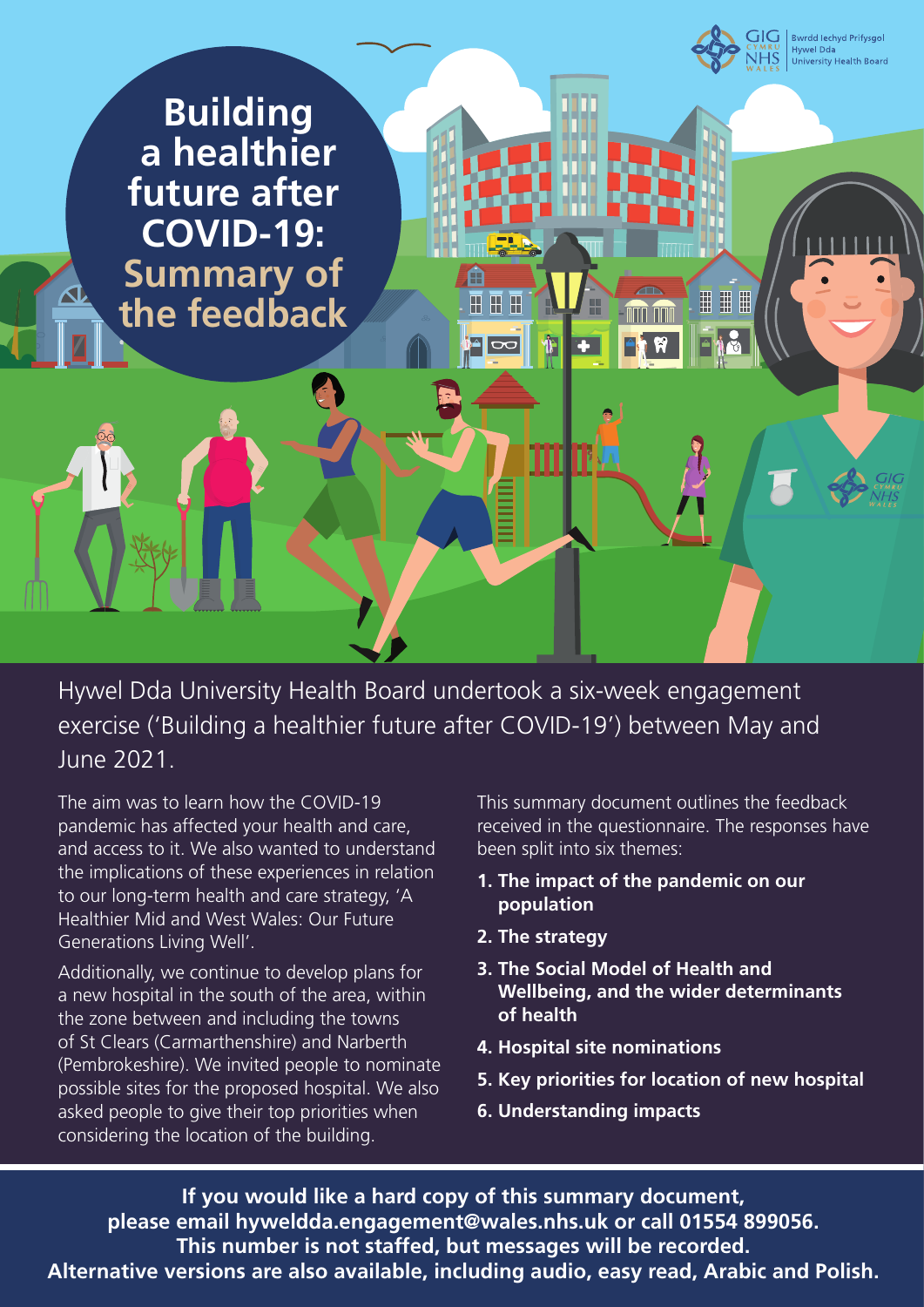## **1** The impact of the<br> **1 pandemic on our population**

People said they had difficulties accessing services, particularly some primary care services. Some people found the new methods of accessing services, such as online or by phone, challenging, while others said it was more convenient.

A significant number of people were concerned about the impact of the pandemic on waiting lists and delays in diagnosing certain conditions due to the inability or reluctance to see a doctor.

The impact of the pandemic on the mental health and wellbeing of staff, patients and the wider public of all ages became a recurrent theme throughout the questionnaire responses. Concerns ranged from the impact of isolation and loneliness exacerbated by lockdown, to the difficulty in accessing mental health services and support.

Many felt the pandemic highlighted the importance of more services being available at a local level, such as in the community.

Community support delivered by the third sector and volunteers was mentioned positively by some people, with the hope that these initiatives could be sustained.

There was praise and acknowledgement of the hard work of staff who are doing their best under difficult circumstances. However, people expressed concerns about staff well-being, and future impact on staff recruitment and retention.

Reference was also made to 'long covid', which describes the effects of COVID-19 that continue for weeks or months beyond the initial illness, and how it impacts individuals, along with the services required to support patients.

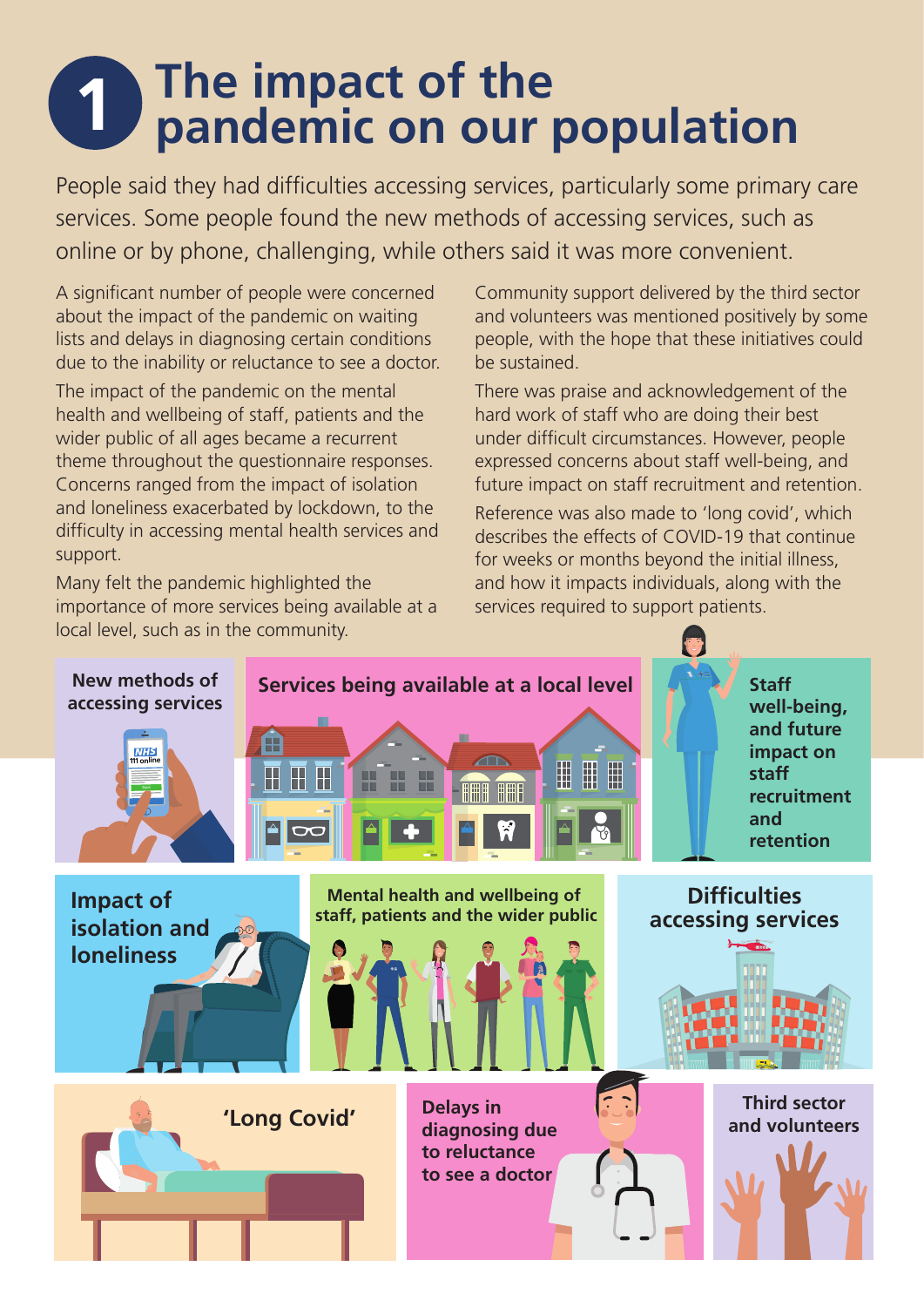

A Healthier Mid and West Wales: Our Future Generations Living Well is our long-term health and care strategy. This section gave people the opportunity to reflect on that strategy.

Feedback revealed many people did not feel the health board had listened to those consulted or had ignored concerns about access to services and the proposed location of the new hospital, or opposition to the new hospital in general.

Some people expressed frustration at the lack of detail in the strategy, particularly regarding what services would be provided at existing hospitals and at the new one. A few people felt they did not have enough detail to give an informed response to the question.

Many people commented favourably on the plan for increased integration of services, and improved partnership working between health, social care and the third sector, particularly the intention to develop integrated care centres or 'hubs'.

There appeared to be general positivity toward more services delivered in the community, nearer to where people live, as well as an appreciation for volunteer-led community support initiatives that have increased during the pandemic.

Prevention and early intervention were identified as a priority for the health board, especially around education, healthy eating and exercise programmes.

Concern about existing and future mental health services and wider support also featured in this section.

### **3 The Social Model of Health and Well-being and the wider determinants of health**

When commenting on how they felt their health and well-being could be supported in their communities, some people focused on education and the need for self-management and self-care of conditions. Many said community activities and support groups were important.

A few people mentioned social prescribing as a way of accessing non-medical support. Access to green spaces for physical exercise and mental health benefits also featured.

Comments were made about the importance of healthy eating and access to good advice about nutrition, as well as affordable fresh food. People said it was important to embed good, healthy habits in children through education to help prevent health problems in later life. Many people noted the impact of poverty on people's ability to maintain a healthy lifestyle and access services. This inequality of access included some health services, such as ear syringing, podiatry, and physiotherapy, which are available privately at a cost. This means people on low incomes are not always able to access the treatment.

There is a recognition of the importance of different organisations across health, social care and third sector, working together for the benefit of people.

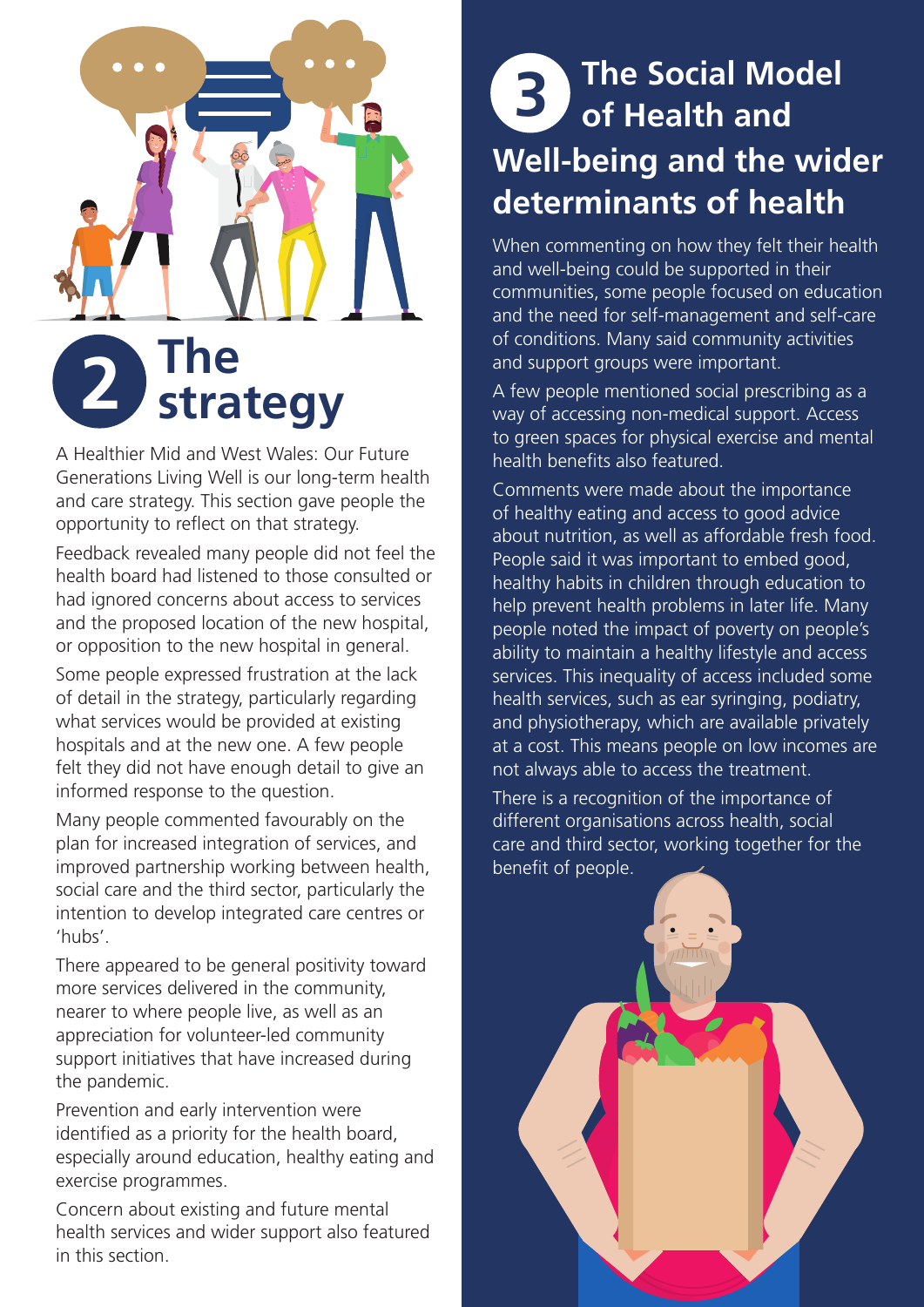### **4 Hospital site nominations**

This section asked for nominations for a site for the new hospital based on the following four criteria:

- **Located within the zone between and including St Clears in Carmarthenshire and Narberth in Pembrokeshire.**
- **A minimum of 35 acres of reasonably developable land.**
- **Have realistic prospects of obtaining planning permission for a new hospital.**
- **There should be appropriate transport infrastructure for a major hospital site.**

The health board's request for site nominations for the new hospital prompted some detailed responses.

Many people expressed a preference for a hospital in their immediate area, and not in the zone between Narberth and St Clears. Many of the arguments against the proposed location of the new hospital centred around issues including road infrastructure, poor public transport and the distance and travel times for rural populations. Others felt the needs of the more populated areas should be prioritised.

The number of people responding from Carmarthenshire and Pembrokeshire was evenly split. This was reflected in the comments opposed to the hospital being located either further east or west depending on where the respondent lived. Some Llanelli residents asked why they should consider traveling further west, when Morriston Hospital in Swansea was only a short distance from them. Several Pembrokeshire people felt it was unfair that Carmarthenshire might end up with three hospitals.

Although there were fewer participants from Ceredigion or mid Wales, there was similar strength of feeling from their responses about the distance.

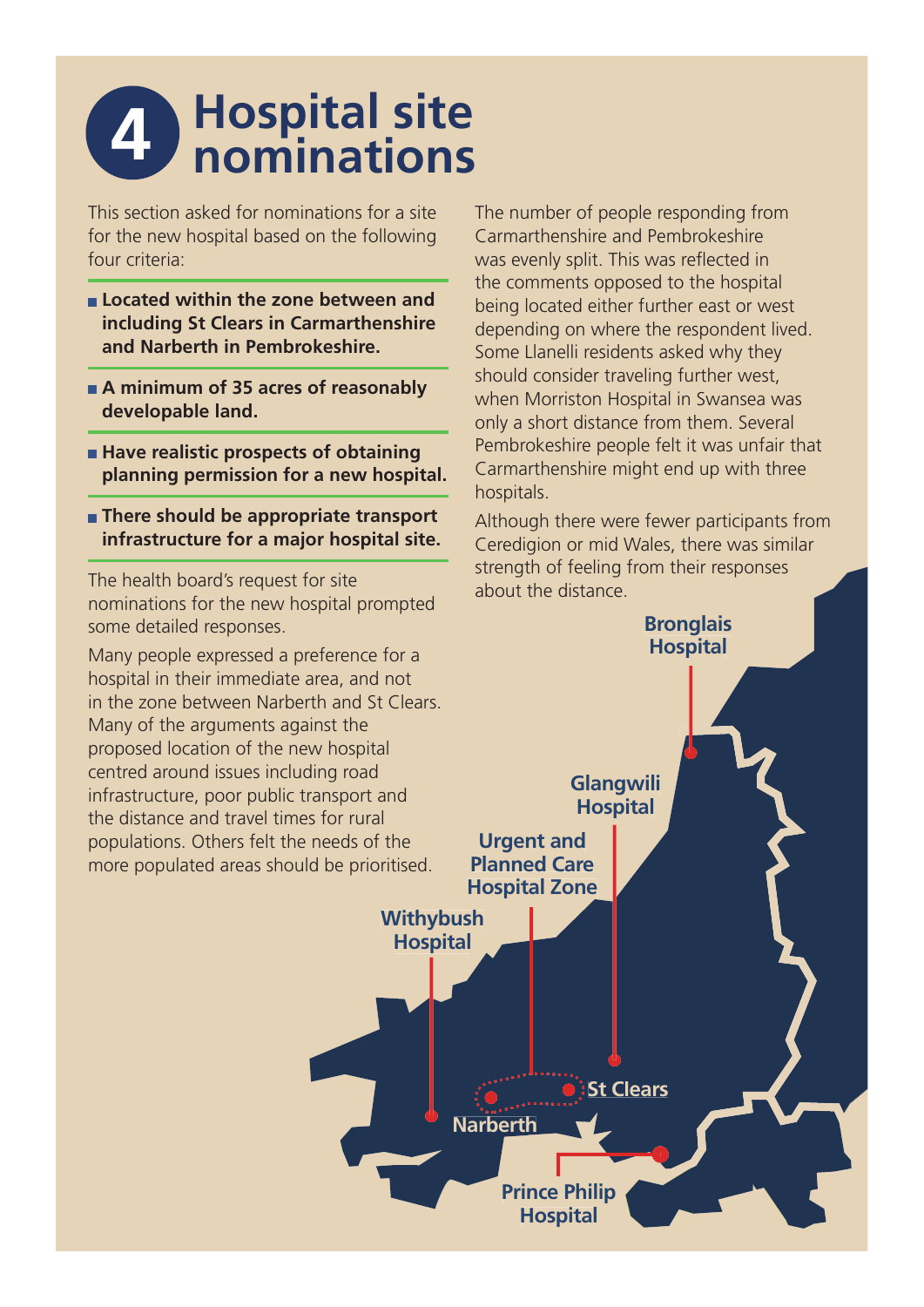## **5 Key priorities for location of new hospital**

This section focused on people's responses to what is important to them for a hospital site, and what they feel should be considered.

The questionnaire asked people what they felt were the five most important things the health board should consider when determining the best location for the new hospital once a suitable list of site nominations was presented.

People were concerned about the distance to the hospital, how people would get there in a timely way, and said there was a need for improved public transport links and road networks.

People also wanted to see plenty of free parking for both staff, patients and visitors.

The importance of attracting and retaining staff, including affordable housing and transport, was noted.

The cost of building a new hospital was raised. People asked where the funding would come from, what were the financial implications for the health board, and whether it would be more cost effective to invest in existing sites and buildings, instead of building a new hospital.

From an environmental impact perspective, people said the hospital should not be built on greenfield sites or areas at risk of flooding. The hospital should be sustainable for the future, use green technologies and include green spaces for patients and staff.



### **6 Understanding impacts**

The health board asked for information on equalities and socio-economic impact.

There were responses about how people of protected characteristics experienced services, and observations made by people who do not have a protected characteristic, and that they may have witnessed inequality, or believe that there is potential inequality.

There were some recurring themes in their responses around rurality, difficulties accessing transport, poverty, and mental health.

Practical considerations were also raised, such as medical sites that were not wheelchair accessible, or information in inaccessible formats.

The issue of virtual consultations featured strongly here with many older people expressing a preference for face-to-face rather than online or telephone conversations.

Conversely, other respondents expressed a preference for the digital format as it meant not having to travel for appointments.

Meanwhile, suggestions to better support those on low incomes included subsidised or reimbursed travel costs, more community-based services so people did not have to travel so far, and the option of non-emergency patient transport.

There is inequality of access to services for people on low incomes as some health services, such as ear syringing, podiatry, and physiotherapy, are available privately at a cost.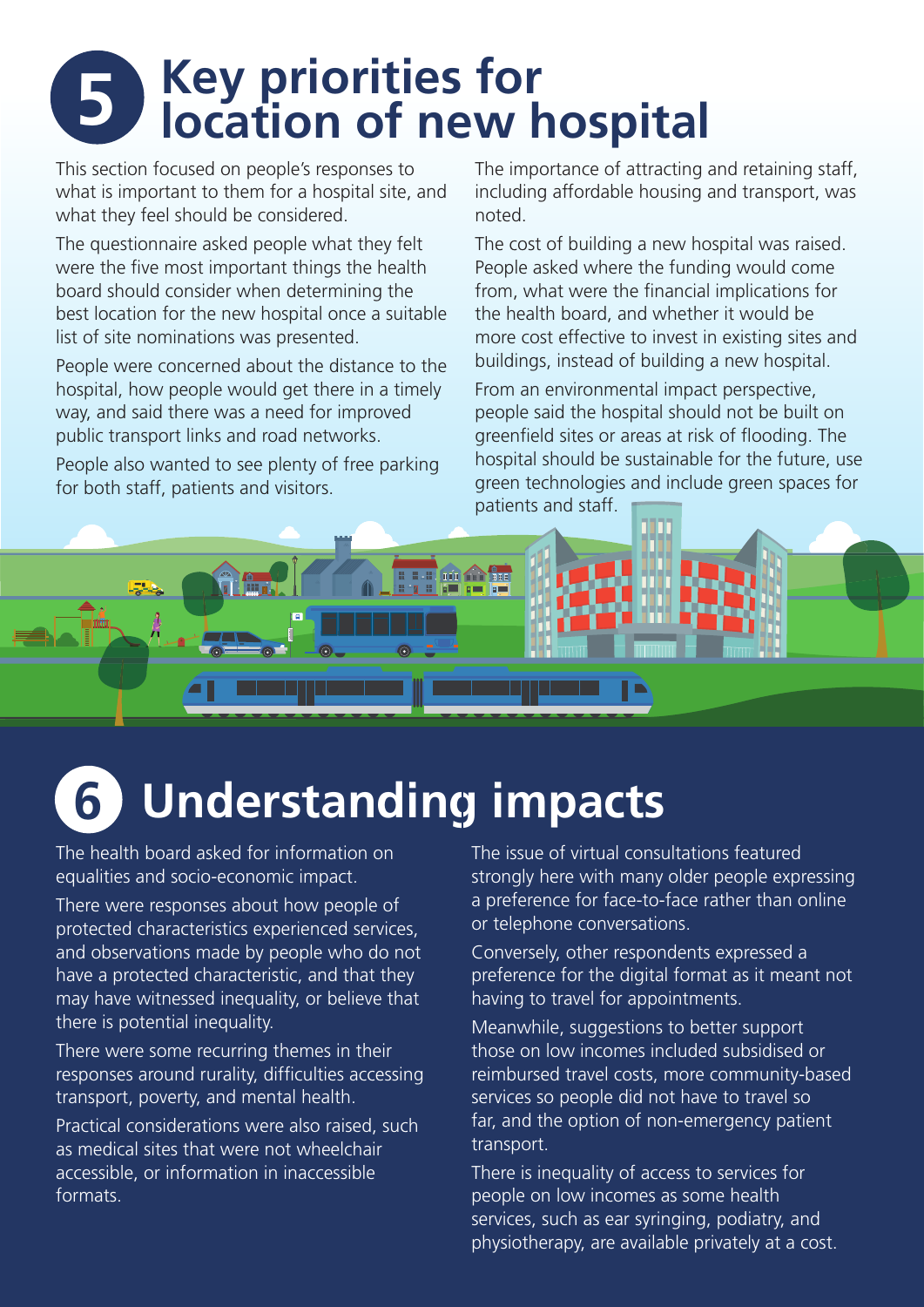Hywel Dda University Health Board is committed to continuous engagement. This means we will continue to talk with staff, patients, their families, and the wider public. We will consider your experiences and views, whether they are positive or negative, when planning services.

#### **What we want you to know…**

- $\blacksquare$  The health board has not purchased or yet identified a preferred site in the agreed zone for the new hospital.
- A new hospital is essential for urgent and planned care in the south of the Hywel Dda area and will provide trauma care and be the main emergency department for the south of our area.
- $\blacksquare$  The health board has no plans or intention to close either Glangwili or Withybush hospitals. We will engage further on how these hospitals could work alongside the proposed new hospital.
- **Bronglais Hospital will build its reputation as an excellent** rural provider of acute and planned care, and will continue to provide urgent, emergency and planned care services.
- **Prince Philip Hospital will provide a GP-led minor injuries** unit as well as acute adult medical care with diagnostic support, including consultant-led overnight inpatient beds for patients.
- $\blacksquare$  The health board is committed to a programme of decarbonisation, therefore, every decision we make, before and during the development of a new hospital, will consider the impact on the environment.
- $\blacksquare$  Transport plans in support of the new hospital will be influenced by key developments in transport strategy locally.

#### **Number Crunch** 2438 number of visits to the online engagement platform - Have Your Say (Eng) and Dweud Fich Dweud (Welsh) number of people 271

who completed the questionnaire

### **Thank you**

Hywel Dda University Health Board would like to thank all those who supported and responded to the engagement exercise. The feedback has been insightful and informative and will play a major role in helping shape future services. This in turn will allow us to deliver on our longterm commitment for a healthier mid and west Wales. This engagement exercise was part of an ongoing process. Over the coming months and years, we will engage with the public, stakeholders and partners on a wide variety of issues, such as service models. People will have their chance to give their views and opinions.

If you wish to receive updates on developments, please join our involvement and engagement scheme Siarad Iechyd/Talking Health: **https://re-url.uk/WQB6**, or request an application form by writing to **"FREEPOST HYWEL DDA HEALTH BOARD"**. You will not need a stamp.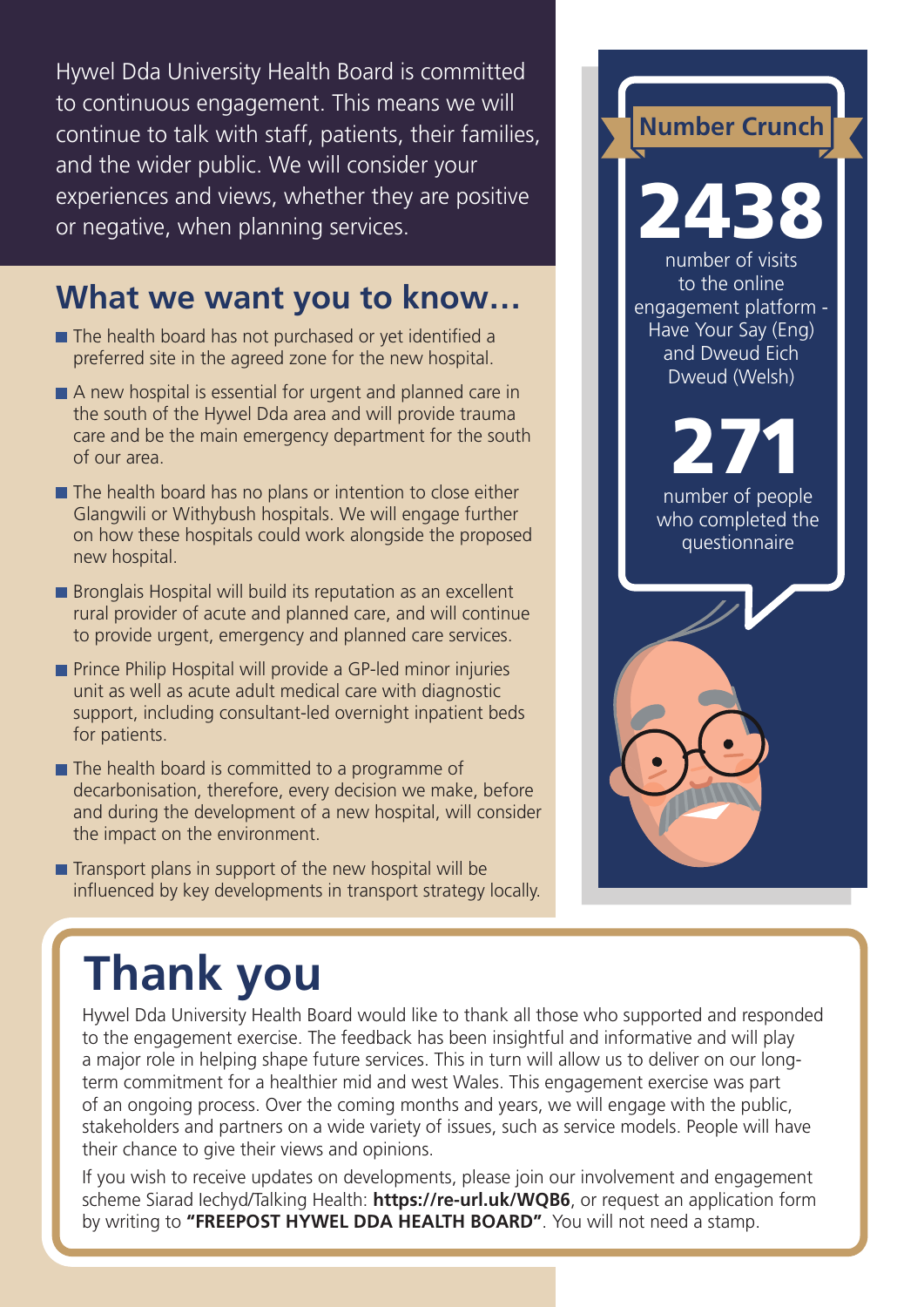

Cynhaliodd Bwrdd Iechyd Prifysgol Hywel Dda ymarfer ymgysylltu chwe wythnos ('Adeiladu dyfodol iachach ar ôl COVID-19') rhwng Mai a Mehefin 2021

Y nod oedd dysgu sut mae pandemig COVID-19 wedi effeithio ar eich iechyd a'ch gofal, a'ch mynediad iddo. Roeddem hefyd eisiau deall goblygiadau'r profiadau hyn mewn perthynas â'n strategaeth iechyd a gofal tymor hir, 'Canolbarth a Gorllewin Cymru Iachach: Cenedlaethau'r Dyfodol yn Byw yn Dda'.

Yn ogystal, rydym yn parhau i ddatblygu cynlluniau ar gyfer ysbyty newydd yn ne'r ardal, o fewn y parth rhwng a gan gynnwys trefi Sanclêr (Sir Gaerfyrddin) a Arberth (Sir Benfro). Gwnaethom wahodd pobl i enwebu safleoedd posibl ar gyfer yr ysbyty arfaethedig. Gwnaethom hefyd ofyn i bobl roi eu prif flaenoriaethau wrth ystyried lleoliad yr adeilad.

Mae'r ddogfen gryno hon yn amlinellu'r adborth a dderbyniwyd yn yr holiadur. Rhannwyd yr ymatebion yn chwe thema:

- **1. Effaith y pandemig ar ein poblogaeth**
- **2. Y strategaeth**
- **3. Model Cymdeithasol Iechyd a Llesiant, a phenderfynyddion iechyd ehangach**
- **4. Enwebiadau ar gyfer safleoedd ysbytai**
- **5. Blaenoriaethau allweddol ar gyfer lleoli ysbyty newydd**
- **6. Deall effeithiau**

**Os hoffech gael copi caled o'r ddogfen gryno hon, e-bostiwch hyweldda.engagement@wales.nhs.uk neu ffoniwch 01554 899056. Nid yw'r rhif ffôn** hon wedi'i staffio, ond bydd negeseuon yn cael eu recordio. Mae fersiynau amgen **ar gael hefyd, gan gynnwys sain, hawdd eu darllen, Arabeg a Phwyleg.**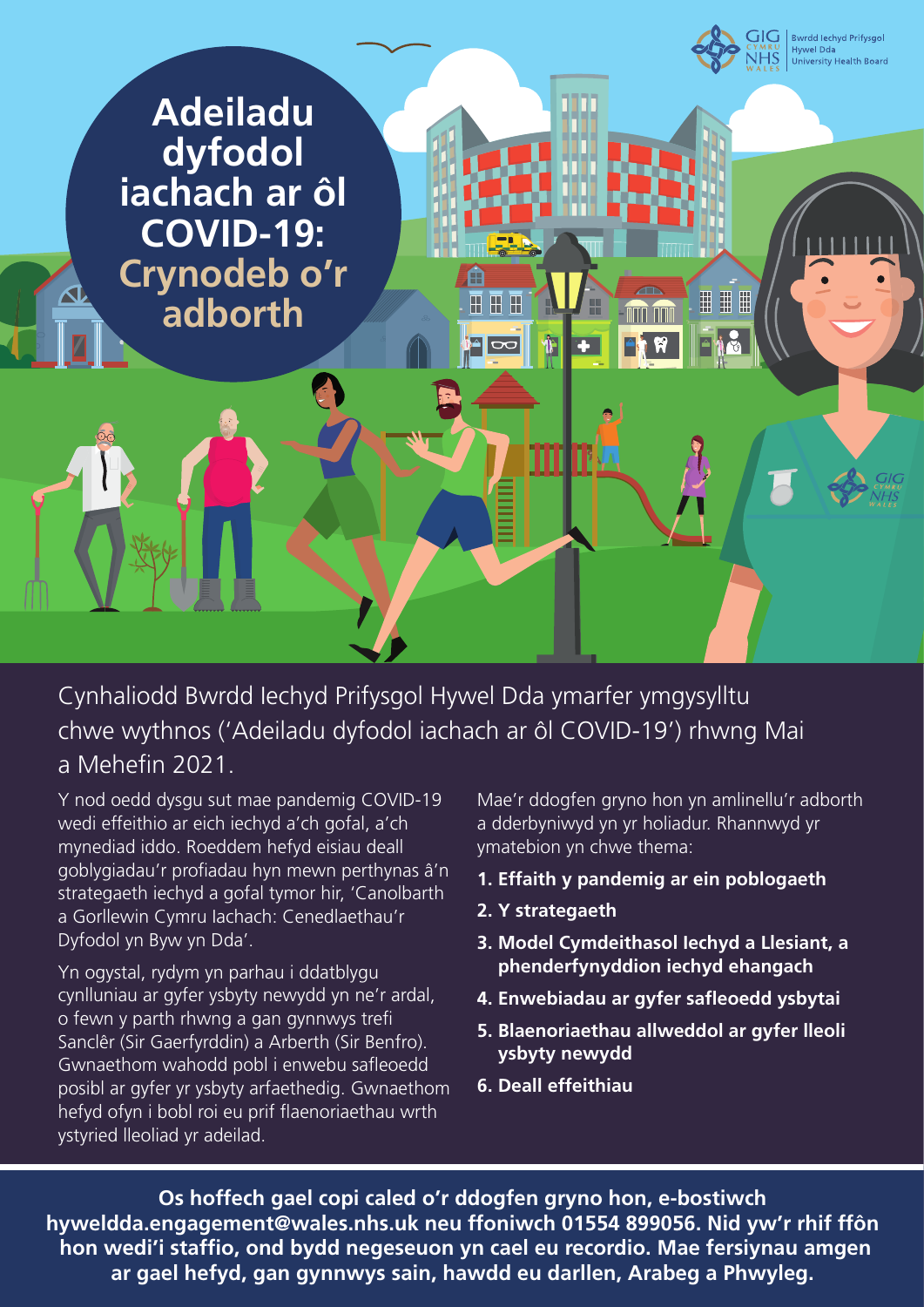## **1 Effaith y pandemig ar ein poblogaeth**

Dywedodd pobl eu bod yn cael anhawster cael gafael ar wasanaethau, yn enwedig rhai gwasanaethau gofal sylfaenol. Roedd rhai pobl o'r farn bod y dulliau newydd o gyrchu gwasanaethau, fel ar-lein neu dros y ffôn, yn heriol, tra dywedodd eraill ei fod yn fwy cyfleus.

Roedd nifer sylweddol o bobl yn poeni am effaith y pandemig ar restrau aros ac oedi wrth wneud diagnosis o rai cyflyrau oherwydd yr anallu neu'r amharodrwydd i weld meddyg.

Daeth effaith y pandemig ar iechyd meddwl a llesiant staff, cleifion a'r cyhoedd o bob oed yn yn thema gyson trwy gydol ymatebion yr holiadur. Roedd y pryderon yn amrywio o effaith arwahanrwydd ac unigrwydd a waethygwyd gan y cyfnod clo, i'r anhawster wrth gyrchu gwasanaethau a chefnogaeth iechyd meddwl.

Roedd llawer yn teimlo bod y pandemig yn tynnu sylw at bwysigrwydd bod mwy o wasanaethau ar gael ar lefel leol, fel yn y gymuned.

Soniodd rhai pobl yn gadarnhaol am gefnogaeth gymunedol a ddarperir gan y trydydd sector a gwirfoddolwyr, gyda'r gobaith y gellid cynnal y mentrau hyn.

Cafwyd canmoliaeth a chydnabyddiaeth o waith caled staff sy'n gwneud eu gorau o dan amgylchiadau anodd. Fodd bynnag, mynegodd pobl bryderon ynghylch llesiant staff, a'r effaith yn y dyfodol ar recriwtio a chadw staff.

Cyfeiriwyd hefyd at 'covid hir', sy'n disgrifio effeithiau COVID-19 sy'n parhau am wythnosau neu fisoedd y tu hwnt i'r salwch cychwynnol, a sut mae'n effeithio ar unigolion, ynghyd â'r gwasanaethau sy'n ofynnol i gefnogi cleifion.

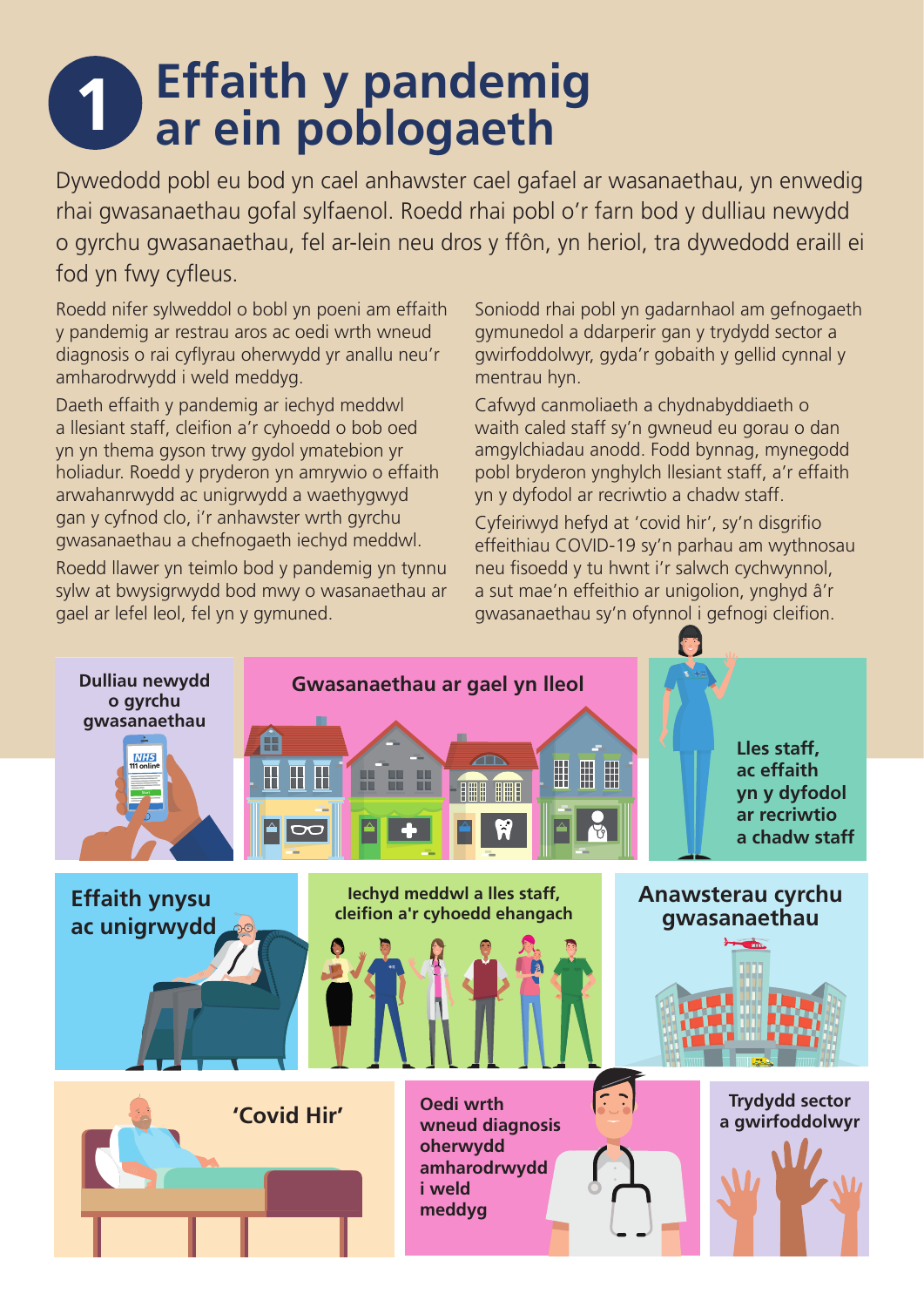

### **2 Y Strategaeth**

'Canolbarth a Gorllewin Cymru Iachach: Cenedlaethau'r Dyfodol yn Byw yn Dda' yw ein strategaeth iechyd a gofal tymor hir. Rhoddodd yr adran hon gyfle i bobl fyfyrio ar y strategaeth honno.

Datgelodd adborth nad oedd llawer o bobl yn teimlo bod y bwrdd iechyd wedi gwrando ar y rhai yr ymgynghorwyd â nhw neu wedi anwybyddu pryderon ynghylch mynediad at wasanaethau a lleoliad arfaethedig yr ysbyty newydd, neu'r gwrthwynebiad i'r ysbyty newydd yn gyffredinol.

Mynegodd rhai pobl rwystredigaeth ynghylch y diffyg manylder yn y strategaeth, yn enwedig o ran pa wasanaethau fyddai'n cael eu darparu mewn ysbytai presennol ac yn yr un newydd. Teimlai ychydig o bobl nad oedd ganddynt ddigon o fanylion i roi ymateb gwybodus i'r cwestiwn.

Gwnaeth llawer o bobl sylwadau ffafriol ar y cynllun ar gyfer integreiddio gwasanaethau yn fwy, a gwell gwaith partneriaeth rhwng iechyd, gofal cymdeithasol a'r trydydd sector, yn enwedig y bwriad i ddatblygu canolfannau gofal integredig neu 'hybiau'.

Roedd yn ymddangos bod positifrwydd cyffredinol tuag at fwy o wasanaethau a ddarperir yn y gymuned, yn agosach at ble mae pobl yn byw, yn ogystal â gwerthfawrogiad am fentrau cymorth cymunedol dan arweiniad gwirfoddolwyr sydd wedi cynyddu yn ystod y pandemig.

Nodwyd atal ac ymyrraeth gynnar fel blaenoriaeth i'r bwrdd iechyd, yn enwedig o ran rhaglenni addysg, bwyta'n iach ac ymarfer corff.

Mae pryder am wasanaethau iechyd meddwl presennol ac yn y dyfodol a chefnogaeth ehangach i'w gweld hefyd yn yr adran hon.

#### **are the pools of the pools of the pools of the pools of the pools of the pools of the pools of the pools of the pools of the pools of the pools of the pools of the pools of the pools of the pools of the pools of the pools Iechyd a Lles a phenderfynyddion iechyd ehangach**

Wrth wneud sylwadau ar sut roeddent yn teimlo y gallai eu hiechyd a'u llesiant gael eu cefnogi yn eu cymunedau, canolbwyntiodd rhai pobl ar addysg a'r angen am hunanreolaeth a hunanofal cyflyrau. Dywedodd llawer fod gweithgareddau cymunedol a grwpiau cymorth yn bwysig.

Soniodd ychydig o bobl am ragnodi cymdeithasol fel ffordd o gael gafael ar gymorth anfeddygol. Roedd mynediad i fannau gwyrdd ar gyfer ymarfer corff a buddion iechyd meddwl hefyd yn ymddangos.

Gwnaed sylwadau am bwysigrwydd bwyta'n iach a mynediad at gyngor da am faeth, yn ogystal â bwyd ffres fforddiadwy. Dywedodd pobl ei bod yn bwysig ymgorffori arferion da, iach mewn plant trwy addysg i helpu i atal problemau iechyd yn diweddarach mewn bywyd.

Nododd llawer o bobl effaith tlodi ar allu pobl i gynnal ffordd iach o fyw a chael mynediad at wasanaethau. Roedd yr anghydraddoldeb mynediad hwn yn cynnwys rhai gwasanaethau iechyd, megis chwistrellu clustiau, podiatreg a ffisiotherapi, sydd ar gael yn breifat am gost. Mae hyn yn golygu nad yw pobl ar incwm isel bob amser yn gallu cyrchu'r driniaeth.

Cydnabyddir pwysigrwydd gwahanol sefydliadau ar draws iechyd, gofal cymdeithasol a'r trydydd sector, gan weithio gyda'i gilydd er budd pobl.

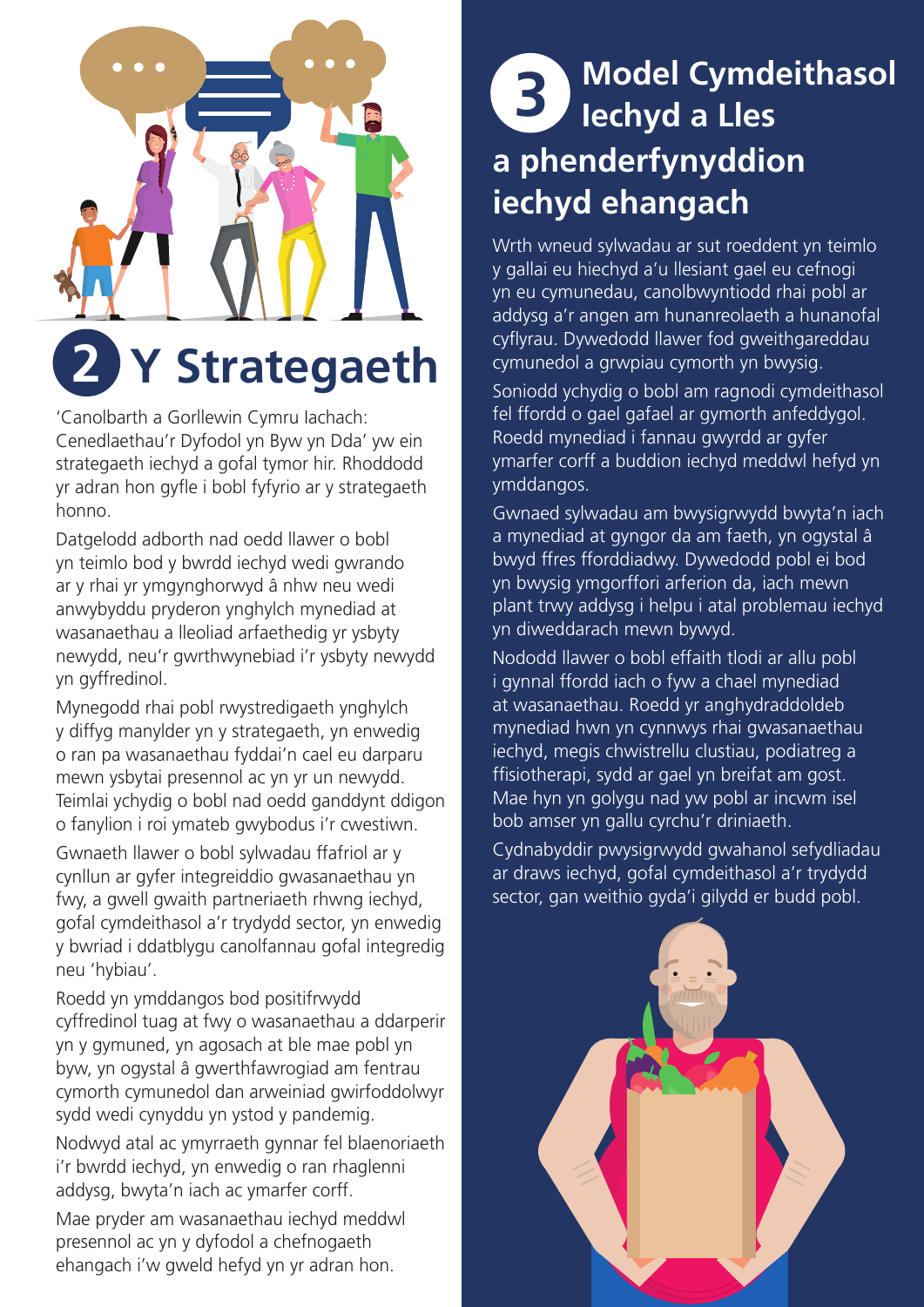## **4** Enwebiadau ar<br> **4** gyfer safleoedd ysbytai

Gofynnodd yr adran hon am enwebiadau ar gyfer safle ar gyfer yr ysbyty newydd yn seiliedig ar y pedwar maen prawf canlynol:

- **Wedi'i leoli o fewn y parth rhwng ac yn cynnwys Sanclêr yn Sir Gaerfyrddin a Arberth yn Sir Benfro.**
- **O leiaf 35 erw o dir y gellir ei ddatblygu'n rhesymol.**
- **Bod â rhagolygon realistig o gael caniatâd cynllunio ar gyfer ysbyty newydd.**
- **Dylai fod seilwaith trafnidiaeth priodol**  ar gyfer prif safle ysbyty.

Fe wnaeth cais y bwrdd iechyd am enwebiadau safle ar gyfer yr ysbyty newydd ysgogi rhai ymatebion manwl.

Mynegodd llawer o bobl eu bod yn ffafrio ysbyty yn eu hardal uniongyrchol, ac nid yn y parth rhwng Srberth a Sanclêr. Roedd llawer o'r dadleuon yn erbyn lleoliad arfaethedig yr ysbyty newydd yn ymwneud â materion gan gynnwys seilwaith ffyrdd, trafnidiaeth gyhoeddus wael a'r pellter a'r amseroedd teithio ar gyfer poblogaethau gwledig. Teimlai eraill y dylid blaenoriaethu anghenion yr ardaloedd mwy poblog.

Rhannwyd nifer y bobl a ymatebodd o Sir Gaerfyrddin a Sir Benfro yn gyfartal. Adlewyrchwyd hyn yn y sylwadau yn erbyn i'r ysbyty gael ei leoli ymhellach i'r dwyrain neu'r gorllewin yn dibynnu ar ble roedd yr ymatebydd yn byw. Gofynnodd rhai o drigolion Llanelli pam y dylent ystyried teithio ymhellach i'r gorllewin, pan nad oedd Ysbyty Treforys yn Abertawe ond ychydig bellter oddi wrthynt. Teimlai nifer o bobl Sir Benfro ei bod yn annheg y gallai Sir Gaerfyrddin gael tri ysbyty yn y pen draw.

Er bod llai o gyfranogwyr o Ceredigion neu ganolbarth Cymru, roedd cryfder teimlad tebyg yn eu hymatebion am y pellter.

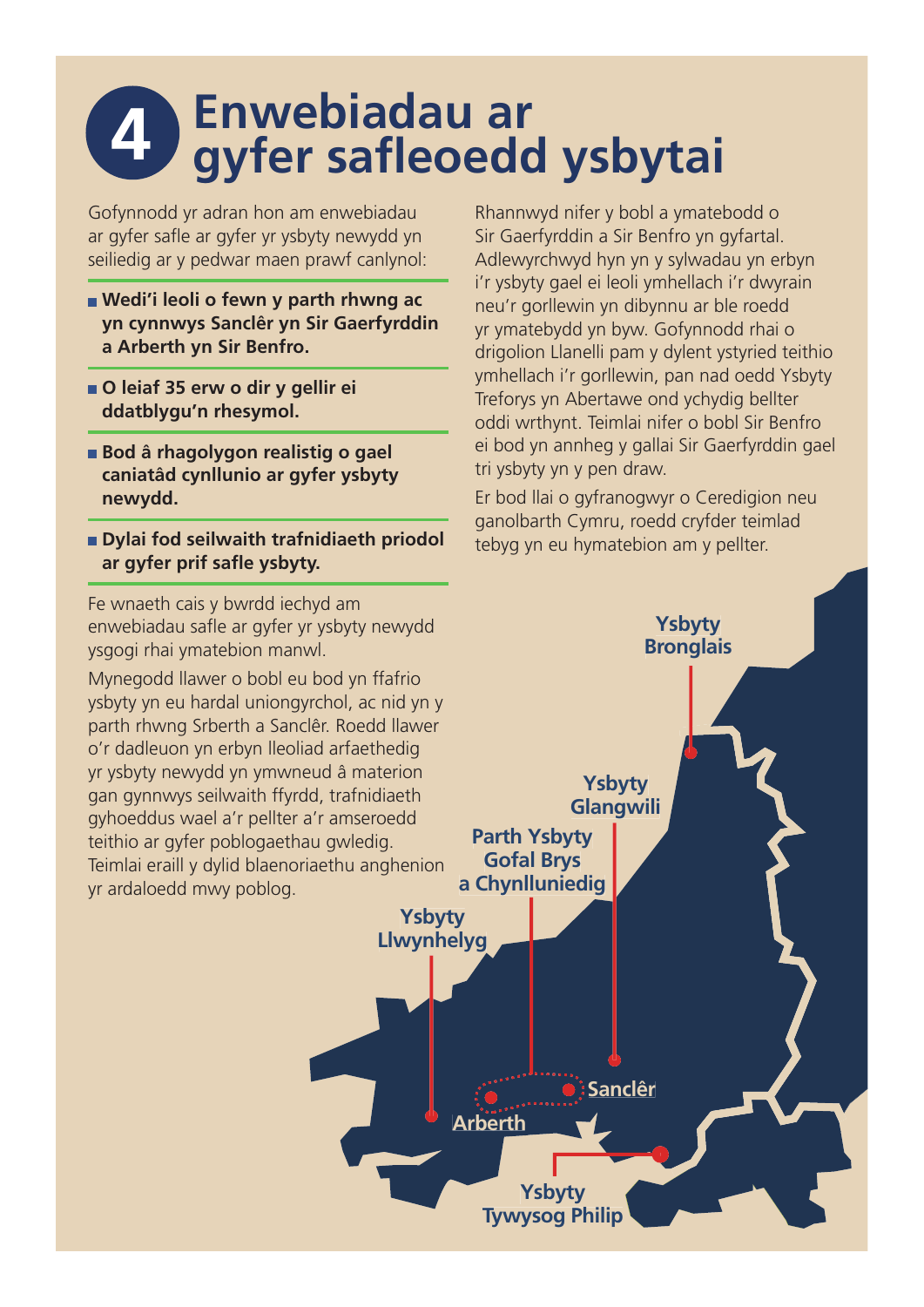# **5 Blaenoriaethau Allweddol ar gyfer lleoli ysbyty newydd**

Roedd yr adran hon yn canolbwyntio ar ymatebion pobl i'r hyn sy'n bwysig iddyn nhw ar gyfer safle ysbyty, a'r hyn maen nhw'n teimlo y dylid ei ystyried.

Gofynnodd yr holiadur i bobl beth oedd y pum peth pwysicaf y dylai'r bwrdd iechyd eu hystyried wrth bennu'r lleoliad gorau ar gyfer yr ysbyty newydd ar ôl cyflwyno rhestr addas o enwebiadau safle

Roedd pobl yn poeni am y pellter i'r ysbyty, sut y byddai pobl yn cyrraedd yno mewn modd amserol, a dywedwyd bod angen gwell cysylltiadau trafnidiaeth gyhoeddus a rhwydweithiau ffyrdd.

Roedd pobl hefyd eisiau gweld digon o le parcio am ddim i staff, cleifion ac ymwelwyr.

Nodwyd pwysigrwydd denu a chadw staff, gan gynnwys tai fforddiadwy a thrafnidiaeth.

Codwyd cost adeiladu ysbyty newydd. Gofynnodd pobl o ble y byddai'r cyllid yn dod, beth oedd y goblygiadau ariannol i'r bwrdd iechyd, ac a fyddai'n fwy cost-effeithiol buddsoddi mewn safleoedd ac adeiladau presennol, yn lle adeiladu ysbyty newydd.

O safbwynt effaith amgylcheddol, dywedodd pobl na ddylid adeiladu'r ysbyty ar safleoedd gwyrdd nac ardaloedd sydd mewn perygl o lifogydd. Dylai'r ysbyty fod yn gynaliadwy ar gyfer y dyfodol, defnyddio technolegau gwyrdd a chynnwys mannau gwyrdd ar gyfer cleifion a staff.



## **6 Deall effeithiau**

Gofynnodd y bwrdd iechyd am wybodaeth am gydraddoldebau ac effaith economaiddgymdeithasol.

Cafwyd ymatebion ynghylch sut y profodd pobl o nodweddion gwarchodedig wasanaethau, ac arsylwadau a wnaed gan bobl nad oes ganddynt nodwedd warchodedig, ac y gallent fod wedi bod yn dyst i anghydraddoldeb, neu'n credu bod anghydraddoldeb posibl.

Roedd rhai themâu cylchol yn eu hymatebion yn ymwneud â gwledigrwydd, anawsterau wrth gyrchu trafnidiaeth, tlodi ac iechyd meddwl.

Codwyd ystyriaethau ymarferol hefyd, megis safleoedd meddygol nad oeddent yn hygyrch i gadeiriau olwyn, neu wybodaeth mewn fformatau anhygyrch.

Roedd mater ymgynhoriadau rhithwir yn amlwg iawn yma gyda llawer o bobl h n yn mynegi ffafriaeth am sgyrsiau wyneb yn wyneb yn hytrach na sgyrsiau ar-lein neu dros y ffôn.

I'r gwrthwyneb, mynegodd ymatebwyr eraill eu bod yn ffafrio'r fformat digidol gan ei fod yn golygu peidio â gorfod teithio am apwyntiadau.

Yn y cyfamser, roedd awgrymiadau i gefnogir rhai ar incwm isel yn well yn cynnwys costau teithio â chymhorthdal neu ad-daliad, mwy o wasanaethau yn y gymuned fel nad oedd yn rhaid i bobl deithio hyd yn hyn, a'r opsiwn o gludiant cleifion nad yw'n argyfwng.

Mae anghydraddoldeb mynediad i wasanaethau i bobl ar incwm isel gan fod rhai gwasanaethau iechyd, fel chwistrellu clust, podiatreg a ffisiotherapi, ar gael yn breifat am gost.